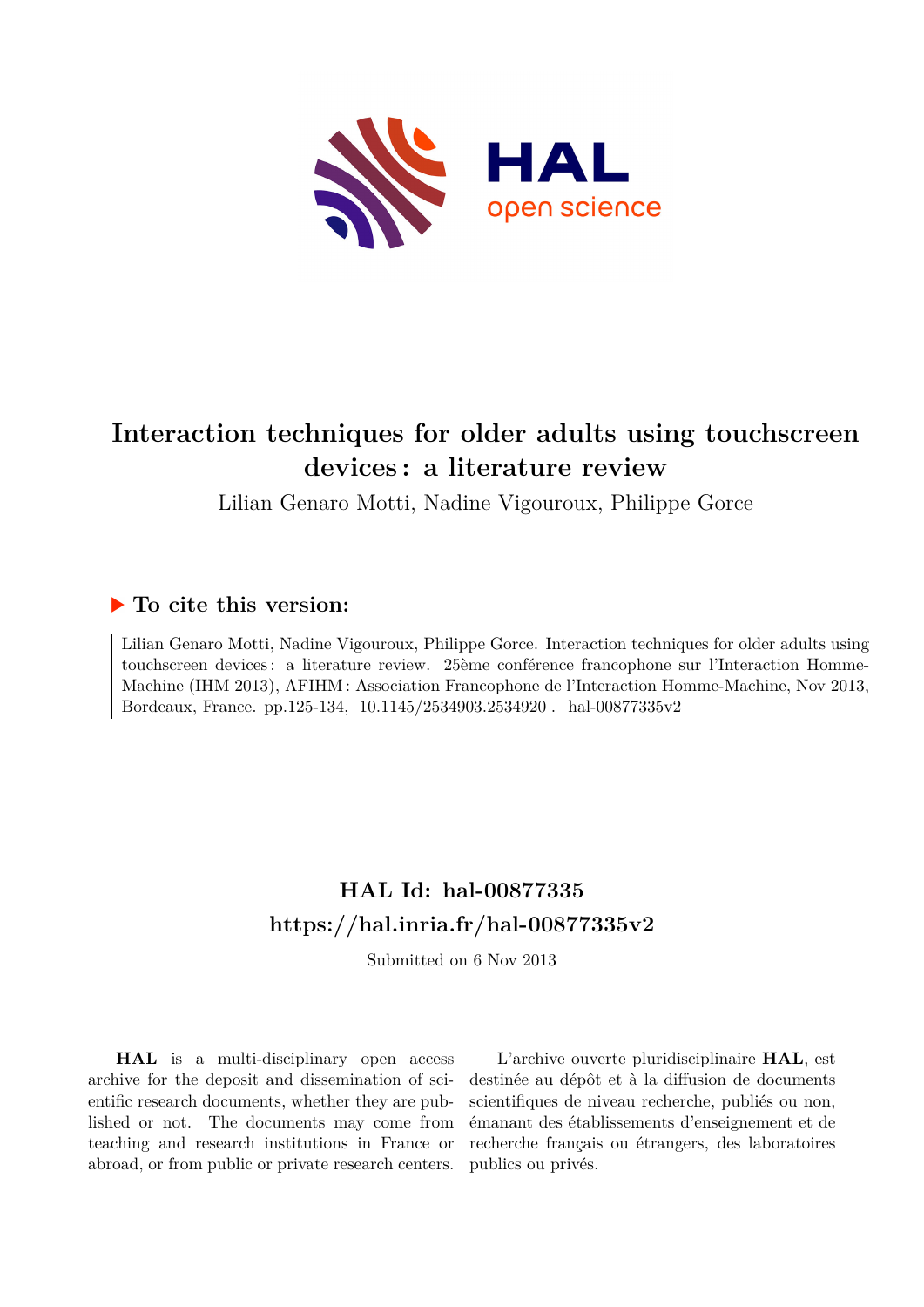# **Interaction techniques for older adults using touchscreen devices: a literature review**

**Lilian Genaro Motti** IRIT UMR 5505, Université de Toulouse 3 Paul Sabatier 118 Route de Narbonne 31062, Toulouse, France lilian.genaro-motti[at]irit.fr

**Nadine Vigouroux** IRIT UMR 5505, Université de Toulouse 3 Paul Sabatier 118 Route de Narbonne 31062, Toulouse, France vigourou[at]irit.fr

# **ABSTRACT**

Several studies investigated different interaction techniques and input devices for older adults using touchscreen. This literature review analyses the population involved, the kind of tasks that were executed, the apparatus, the input techniques, the provided feedback, the collected data and author's findings and their recommendations. As conclusion, this review shows that age-related changes, previous experience with technologies, characteristics of handheld devices and use situations need to be studied.

### **Mots Clés**

Interaction techniques; touchscreen; older adults; input devices

#### **ACM Classification Keywords**

H.5.2. User interfaces: Input devices and strategies (e.g., mouse, touchscreen)

#### **INTRODUCTION**

New technologies are being developed and improved to increase access to the information and communication of everyone, including elderly and people with special needs. Consequently, new interaction techniques have been created, enlarging the possibilities for humancomputer interaction through new user interfaces and input techniques.

Several studies have evaluated usability issues of classical computer input devices as mouse and keyboard for older users [36,47]. Mouse manipulation is not easy to learn because it demands high hand-eye coordination, by consequent more cognitive effort [43]. Concerning older adults, some gestures as double clicking and dragging need precise movements of the hands. The emergence of touchscreen devices can be explained by the direct contact on the display screen; there is no need for intermediary devices. This is also a good factor for handheld and mobile technologies which involves new

© ACM, 2013. This is the author's version of the work. It is posted here by permission of ACM for your personal use. Not for redistribution. The definitive version was published in Actes de la 25<sup>ième</sup> conférence francophone sur l'Interaction Homme-Machine, 2013. <http://dx.doi.org/10.1145/2534903.2534920>

# **Philippe Gorce**

HandiBio EA 43 22, Université du Sud Toulon Var Avenue de l'université 83957, Toulon, France gorce[at]univ-tln.fr

situations of use: users can access email messages in public places, interactive maps can help localization and provide itineraries and devices are used during displacement as well as at home, installed on a desk.

Mobile devices could also be used for e-health applications, supporting older people with chronic diseases such as diabetes and providing outpatient care [25,27]. Learning how to use technologies and using them, to keep social networks for example, are a challenging mental activity. Games can be designed to stimulate memory and attentional abilities of older adults.[14]

Older users could completely benefit of touchscreen interaction advantages. They are a heterogeneous population; age-related changes in cognitive and motor skills affect each person differently. Research has been done about input techniques and interfaces in order to improve usability and accessibility for older users. The aim of this paper is to review 24 studies about touchscreen interaction of older people in order to identify current state of the art and to point out the limitations of these studies.

#### **RELATED WORK**

Literature reviews about touchscreen and older users take into account the advantages and disadvantages of this human-computer interaction (HCI) technique as well as the variability of characteristics of this population **[2**, 38], but they don't analyze the multiple parameters of the conditions of the experiments neither the different situations of use of touchscreen devices.

Some studies of older adults bring out the evolution of their technology experience and social habits [9, 46]. It has also been discussed the difficulties of representing disabilities on HCI research [33] as well as average older individual [46].

Several studies have evaluated indirect input techniques for older adults using technologies as mouse, keyboard, touch panel and wireless pen.

Mice have been evaluated using different tasks (click, double click, drag and drop, menu selection). It has been described that older adults do more sub-movements, taking longer and making more errors than younger adults to select targets [36,43]. Age-related changes in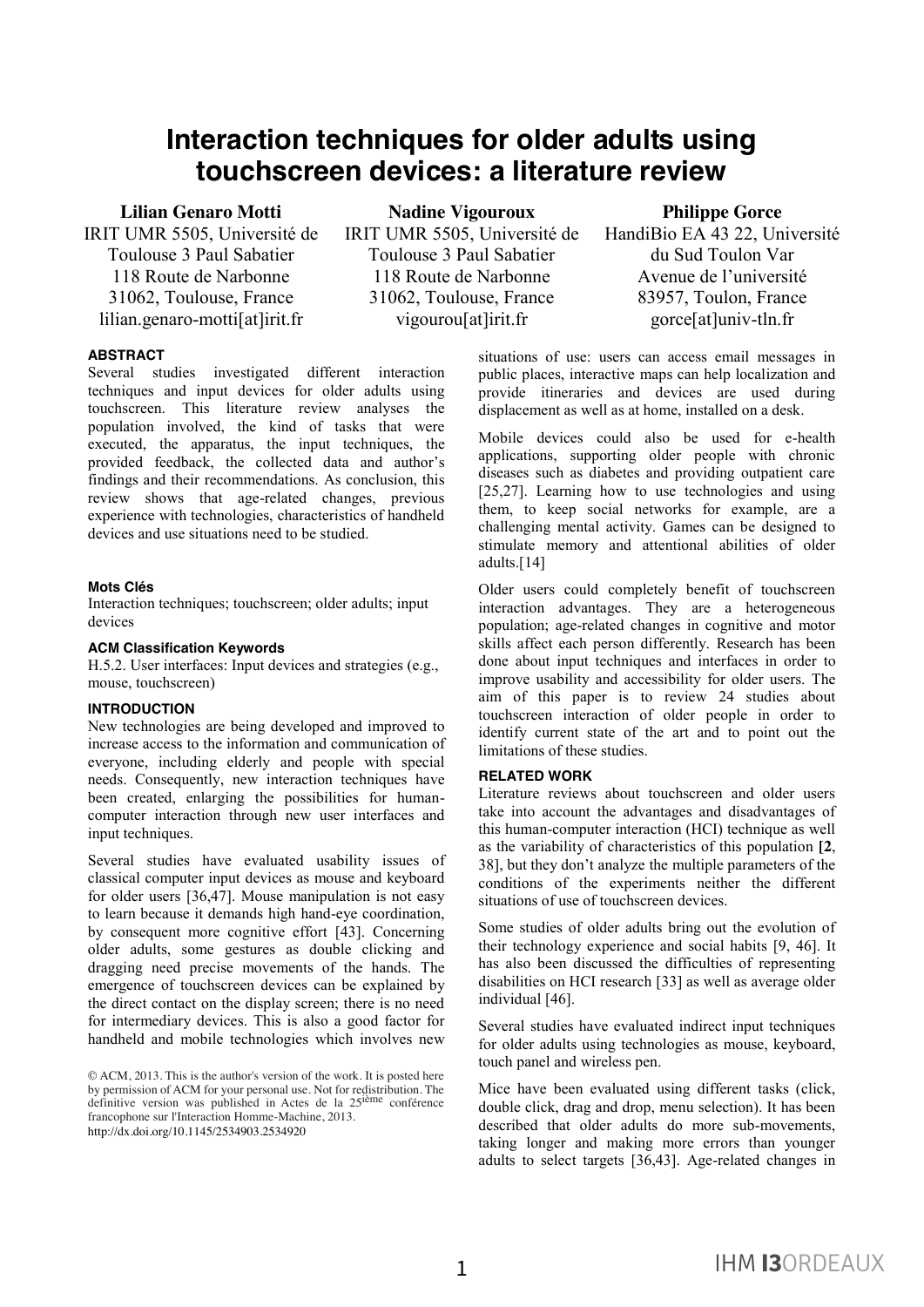motor skills, the incidence of chronic diseases or disabling conditions due to stroke or arthritis also affects the ability to perform precise hands movements [6,27,36]. Decline in cognitive skills also affects mouse manipulation [43]. Data of mouse interaction has been collected through software applications and subjective questionnaires.

Physical standard keyboards can present good legibility and key sizes, but key labels are sometimes confusing for users who are not familiar to typewriters [6]. Force and displacement during text-entry tasks have implications on fatigue and discomfort in the forearm and in the hands [27, 30], affecting hand's function.

The usability of touch-panel has been studied and it have been recommended for older adults instead mouse for pointing tasks [23]. The performance of older adults during pointing movements with wireless pen on a digital tablet has also been evaluated [7]. Targets size and location as well as distance affect older users' performance, so the importance of reducing the difficulty of motor control during computers tasks [6,7,36].

External input devices as mice and keyboards can influence people's attitudes towards computers [40]. Touchscreen don't need intermediary devices, so there is less apprehension of use. Besides, touchscreen technologies have been continuously improved: better touch resolution, multitouch interaction, better luminance and high resolution screens, resistive and capacitive technologies that accept new interaction techniques and gestures recognition on the surface. Pen or fingers interaction, one or two hands, single and multitouch gestures have been studied to evaluate touchscreen interaction of older adults.

24 studies from different authors have been selected and analyzed. The next section describes the review's methodology. Section 3 describes the population involved, the apparatus, the tasks, the collected data, the findings and the recommendations of these studies. Section 4 presents the impact of this literature review and a discussion. Finally, conclusion is presented in section 5.

## **METHODOLOGY**

24 studies about touchscreen interaction of older adults from different authors have been chosen. They were published between 2000 and 2013:

- x 9 studies came from the field of HCI (5 CHI [1,8,11,27,44], In. Journal of HCI [12], BCS-HCI [10], INTERACT [17], GW [37]),
- $\bullet$  4 from accessibility (3 UAHCI [16,39,41], Univ. Access. Inf. Soc. [40]),
- $\bullet$  4 from handicap (MSIADU [13], ICCHP [19], 2 ACM ASSETS [21,24]),
- 4 from ergonomics (Journal of Ergonomics [1], Ergonomics[48], Human Factors [33,36]),
- 1 from usability(USAB [25]),
- 1 from computer's science (EICS [20]) and
- 1 from gerontology (The journal of applied gerontology [47]).

Older people interaction with new technologies is becoming a major topic on different fields and the subject of real research of multidisciplinary studies.

All the chosen studies analyse touchscreen interaction on flat touch sensitive display screens.

# **RESULTS**

## **Population**

Older adults from North America, European countries and Asia are represented. There is a big variation in the number of subjects and their ages: from 3 to 85 participants; older adults age 50 to 91 years old.

Users' skills or impairment have been identified before experiment tasks trough questionnaires or measures: vision (8 studies), hearing (3 studies), cognition (4), and hand motor function (8). Different methods were used to measure user's disabilities, as Purdue Pegboard test for manual dexterity [16,21,47], Paper Folding Test [33] Archimedes spiral drawing [24,44] or 9 holes steadiness test for tremor [21]. Pointing performances were also used to differentiate inter-groups during the experiments [12]. Cognitive skills were evaluated with computer assisted tests [39] or standardized measures [47].

Some aspects of subjects' background were taken into consideration as predictors of performance on interaction tasks and subject's attitudes towards new technologies. Subjects were interviewed about years of education, reading skills, professional activities and health conditions.

Previous experience with touchscreen devices, computer or mobile phone use was an important factor for recruiting subjects. 13 studies questioned the participants about the frequency of computer use, mobile phones or touchscreen devices. Having previous experience with computers was inclusion criteria for three studies  $[17,27,33]$  and exclusion for 2 others  $[20,40]$ . Having previous experience of touchscreen was inclusion criteria for one study [8] and exclusion for 3 others [21,44,47]. One study about digit-input recruited subjects with regular use of automated teller machines [1] and one study about smartphones recruited subjects who didn't use a mobile phone [12]. One study recruited participants with different previous experience with technologies [48]. 10 studies compared the interaction task results between younger and older participants. 5 studies made the comparison between groups with different levels of motor [12,16,44,47] or cognitive skills [39].

## **Apparatus**

Screen sizes vary from 3.5 to 42 inches. Only one study compared interaction on different screen sizes: 9.7 and 2 3.5 inches [17].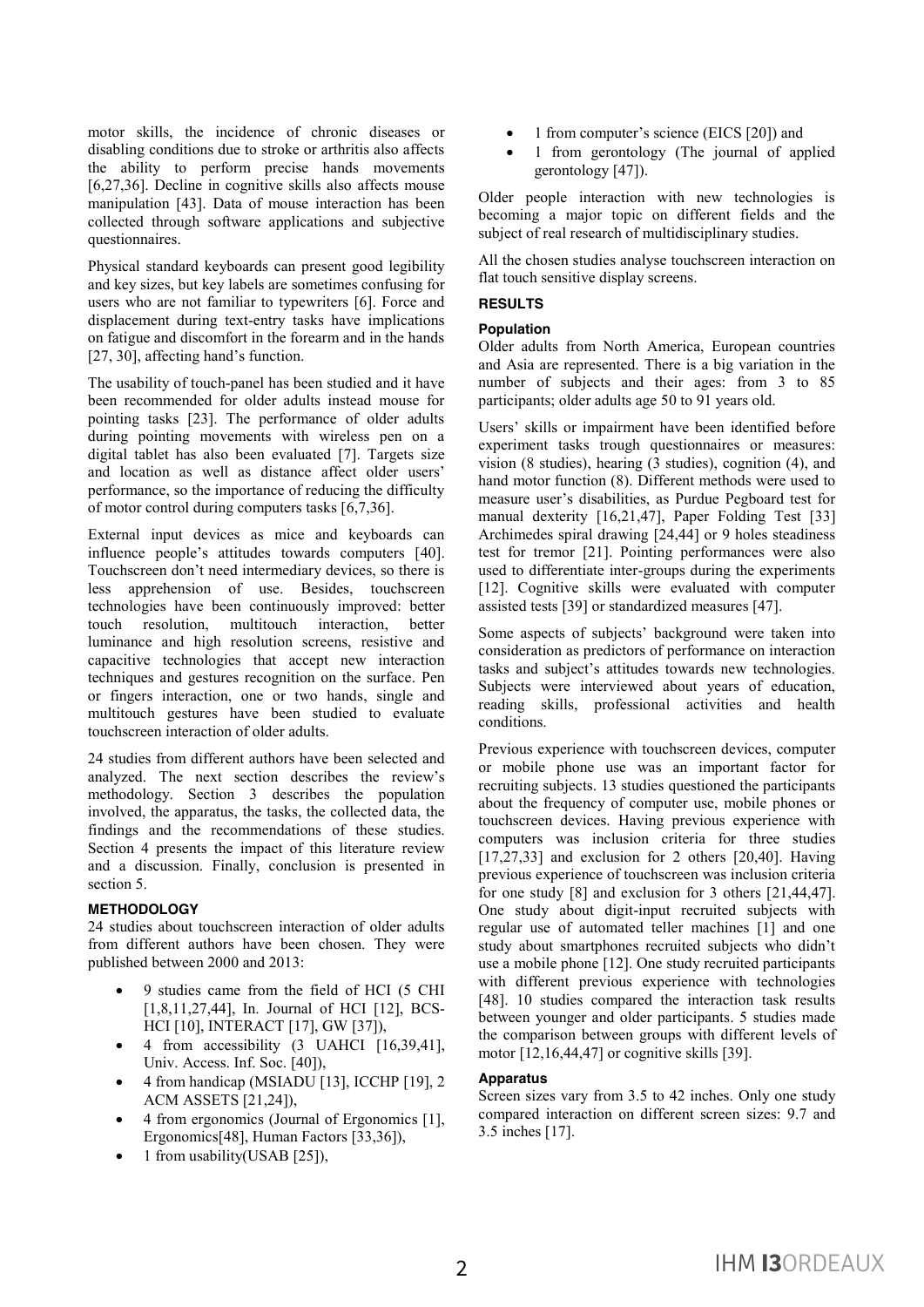During the experiments tasks of the four studies using small mobile devices users hold the device in their hands [10,11,17,24,48]. Large screens (9.7 inches or more) were fixed on a desk with an inclination angle of 30° or 35°, users were generally seated. Three studies placed large screen (15,17 and 19 inches) vertically or with 75° of inclination angle on a desk [10,16,40].

The orientation of the screens was landscape for 12 studies and smaller devices were used in portrait mode in 4 studies. Only one study with a small screen device used landscape orientation [24] and only two studies used large screen sizes (10 and 12 inches) in portrait mode [21,37].

Most of studies before 2010 used resistive touchscreens (8 of 9). Resistive touchscreens were used only for single touch tasks, with finger or pen. Studies after 2006 started using capacitive touchscreens that allow new possibilities for multi-touch interaction

#### *Feedback*

All studies provided visual feedback.

Two studies provided audio feedback (a beep sound) when the users misses the target [21] or entry a wrong number [1].

One study evaluated the effects of providing visual feedback during tactile interaction [39]. When the user touches a soft button on a small screen device, it presents a magnifying effect, a movement effect or the color changes. The combination between different effects was also evaluated.

One other study provided tactile, audio and audio-tactile feedbacks and compared the performances of older users [12].

#### *Input techniques*

Only one study compared touchscreen interaction of older users with fingers (touch) or pen (tap) [11]. Only one study compared single touch and multi-touch interaction of older adults [19].

2 studies used pen-based interaction on touchscreen [21,48]. 15 studies evaluated single touch interaction with fingers contact, in some of these studies, users were told to use the index finger of the right hand [41]. When the use of the hands was free, authors indicate that users hold the mobile with the non-dominant hand and used the index finger of the dominant hand to select the targets [24].

Only 4 studies investigate multitouch gestures interactions of older adults among the selected studies [1,8, 17, 19].

One study compares several input devices: touchscreen, mouse, touch pad and enlarged mouse [47]. Some studies made a comparison between touchscreen interaction and one other input technique: standard keyboard [33,40], small keyboard [48], numeric keypad [1], mouse [8, 33] and eye gaze input system [33].

Only one study allows multitouch collaborative interaction, with two users at the same time [1].

#### **Tasks**

All the studies allowed some practice trials, training or familiarization tasks before the experiment, especially for users who had no previous experience with touchscreens [24]. One study included a one week practice period [17] between two evaluation sessions.

For this literature review, interaction tasks have been classified into three categories:

- target selection tasks,
- text or digit input and
- $\bullet$  gestures of interaction (single or multitouch).

Complex exercises allowed the evaluation of different kinds of interactions, such as sending an email [10,40], manipulating digital photographs [1] or managing health care support systems [27].

#### *Target selection tasks*

Target selection tasks included two different input techniques: pen was used on 2 studies [11,21] and single touch with the fingers was used on 9 studies [8,10,12,13,16,17,33,40,41].

Some experiments evaluated simple target acquisition tasks with tapping [11,12,16,33,41] and others evaluated tapping tasks among others exercises [8,10,17,21,40].

Three studies analyzed the amplitude of the interaction movement during the target selection tasks: targets were placed with 45° interval around the initial position for the tasks with a small screen  $(4.3')$  [12] and with a 17' touchscreen[33] and targets were placed on a range of 0° to 180° from the initial position on a big touch surface (42') [41]. Users should accurately tap the target with one finger.

Different input devices demand different motor and cognitive skills. One study compares four different input devices, including a resistive touchscreen, during menu selection and drag-and-drop tasks [47].

Menu selection tasks were also evaluated using graphical icons [13] or drop down textual menus [21].

#### *Text or digit entry*

Text or digit entry tasks by tapping on a soft keyboard or numeric pad were evaluated with two different input techniques: pen [48] or single touch with the fingers [1,10,17,24,39,40].

Digit entry tasks included 4 to 20 digit input [1,20,39]. One study evaluates this exercise in password mode [1]. One study evaluates swipe to select numbers on a small touch screen device [20]. Users were questioned about their preferences between different kinds of digit input: digit soft buttons (as a calculator), cursor soft buttons (plus or less, high or low) or slider [25].

Text entry with a pen-based virtual keyboard was compared to a small keyboard on a mobile device [48].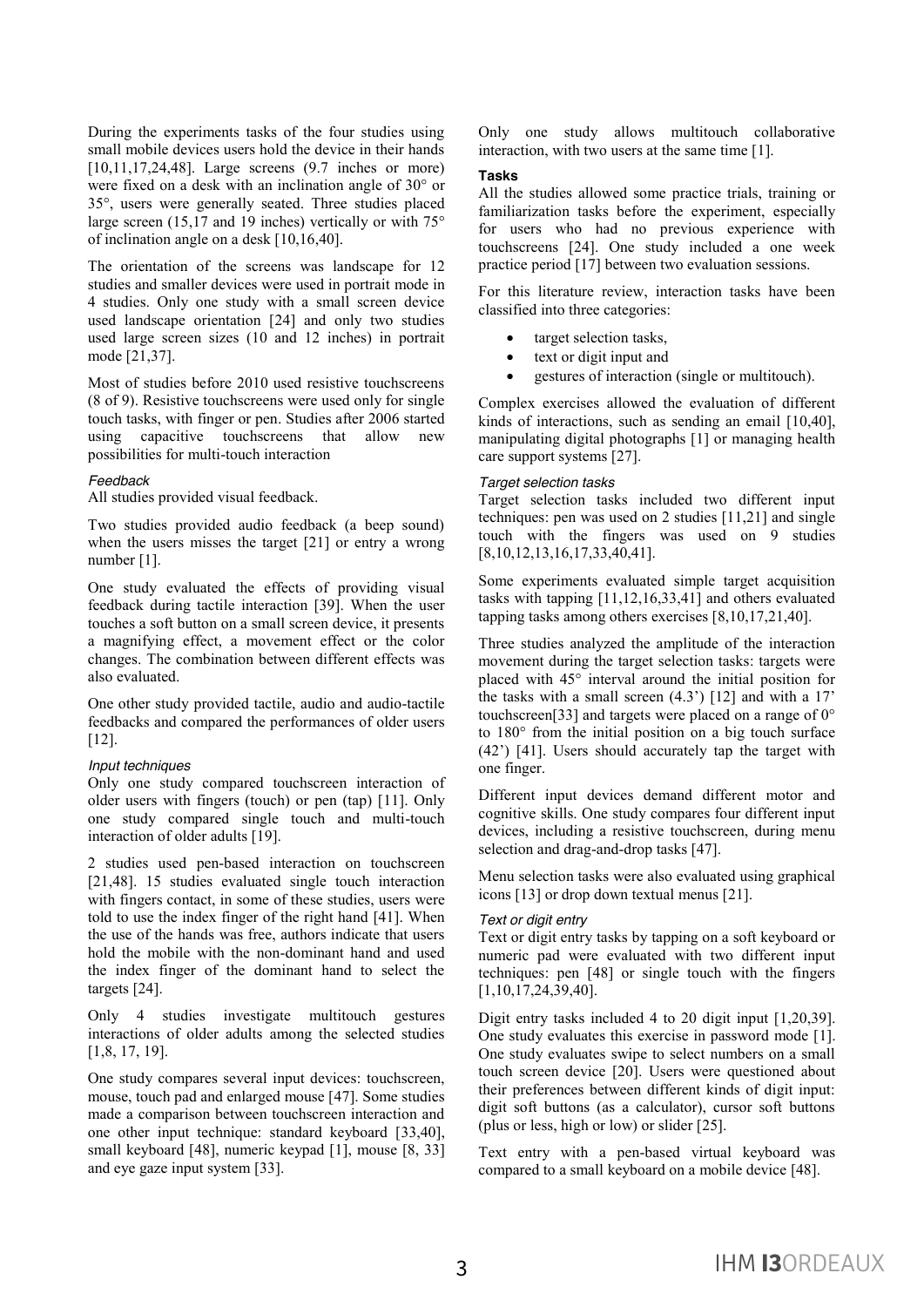#### *Gestures of interaction*

Single touch and multitouch gestures of interaction were studied.

Single touch gestures with the finger was used to swipe or pan  $[20,27,44]$ , drag or move  $[8,17,27]$  and drawing gestures patterns [27,37].

Drag-and-drop performances of older users were compared between four different input devices: mouse, enlarged mouse, touch pane and resistive touchscreen [47].

Multitouch with one or two hands was evaluated through different gestures of interaction on touchscreen as rotating, resizing, pinching and steering [1,8, 17,19,27].

#### **Data collection**

All studies collected time and error data through

software, registering touch information on the touchscreen, except 2 studies [10,25] that evaluated the most familiar interfaces and interaction techniques.

Quantitative data included:

- $\bullet$  Error rates.
- Time,
- Responses of subjective questionnaires.

Four studies used subjective questionnaires to collect information about user's preferences, fatigue, previous computer or mobile technologies experience, background and attitudes towards technologies [8,20,27,40]. Qualitative data was obtained by observation and interview [13,24].

#### **Findings**

Longer completion times were related to slower

**Table 1 – examples of average times (ms) and average error rates to the acquisition of one target with tapping interaction according to the different target widths (mm), target spacing (mm), population involved and input techniques on small screens (between 3.5' and 4.3').**

| Ref.   | Target<br>size | Target<br>spacing | Time            | Error<br>rate   | Population                                                       | Feedback                 | Input  | Screen<br>size | Task                |
|--------|----------------|-------------------|-----------------|-----------------|------------------------------------------------------------------|--------------------------|--------|----------------|---------------------|
| $[12]$ | 5              | 1,<br>3           | 40.81,<br>30.96 | 22.38,<br>18.68 | previous<br>Older<br>users,<br>no<br>experience with smartphone  | Visual                   | Finger | 4.3'           | Target<br>selection |
| $[39]$ | 16             |                   | 11.01           | 0.82            | Older users, accurate and fast Magnifying<br>manual dexterity    | effect                   | Finger | 3.7'           | Digit input         |
| $[39]$ | $\overline{6}$ |                   | 18.80           | 3.57            | Older users, inaccurate<br>slow manual dexterity                 | and Magnifying<br>effect | Finger | 3.7'           | Digit input         |
| $[12]$ | 8              | 1,<br>3           | 17.54,<br>14.21 | 3.35,<br>1.56   | previous<br>Older<br>users,<br>no<br>experience with smartphones | Visual                   | Finger | 4.3'           | Target<br>selection |
| $[12]$ | 12             | I,<br>3           | 12.20,<br>12.26 | 0.24,<br>0.39   | previous<br>Older<br>users.<br>no<br>experience with smartphones | Visual                   | Finger | 4.3'           | Target<br>selection |
| [11]   | 16             |                   |                 | 1.9             | Older users, body abled                                          | Visual                   | Pen    | 3.5'           | Target sel.         |
| [11]   | 16             |                   |                 | 1.1             | Older users, body abled                                          | Visual                   | Finger | 3.5'           | Target sel.         |

| Table 2 – examples of average times (ms) and average error rates to the acquisition of one target with tapping interaction |
|----------------------------------------------------------------------------------------------------------------------------|
| according to the different target widths (mm), target spacing (mm), population involved and input techniques on big        |
| screens $(17)$ .                                                                                                           |

| Ref. | Target<br>size | Target<br>spacing        | Time | Error<br>rate | Population                                     | Feedback      | Input  | Screen<br>size | Task                |
|------|----------------|--------------------------|------|---------------|------------------------------------------------|---------------|--------|----------------|---------------------|
| [16] | 6.35           | $\overline{\phantom{a}}$ | 3600 |               | high<br>Older<br>manual<br>users.<br>dexterity | Visual        | Finger | 17'            | Target<br>selection |
| [16] | 6.35           | $\overline{\phantom{a}}$ | 3200 |               | Older<br>low<br>users.<br>dexterity            | manual Visual | Finger | 17'            | Target<br>selection |
| [16] | 16.5           | 3                        | 1400 |               | high<br>Older<br>manual<br>users.<br>dexterity | Visual        | Finger | 17'            | Target<br>selection |
| [16] | 16.5           | 3                        | 2200 |               | Older<br>manual<br>users.<br>low<br>dexterity  | Visual        | Finger | 17'            | Target<br>selection |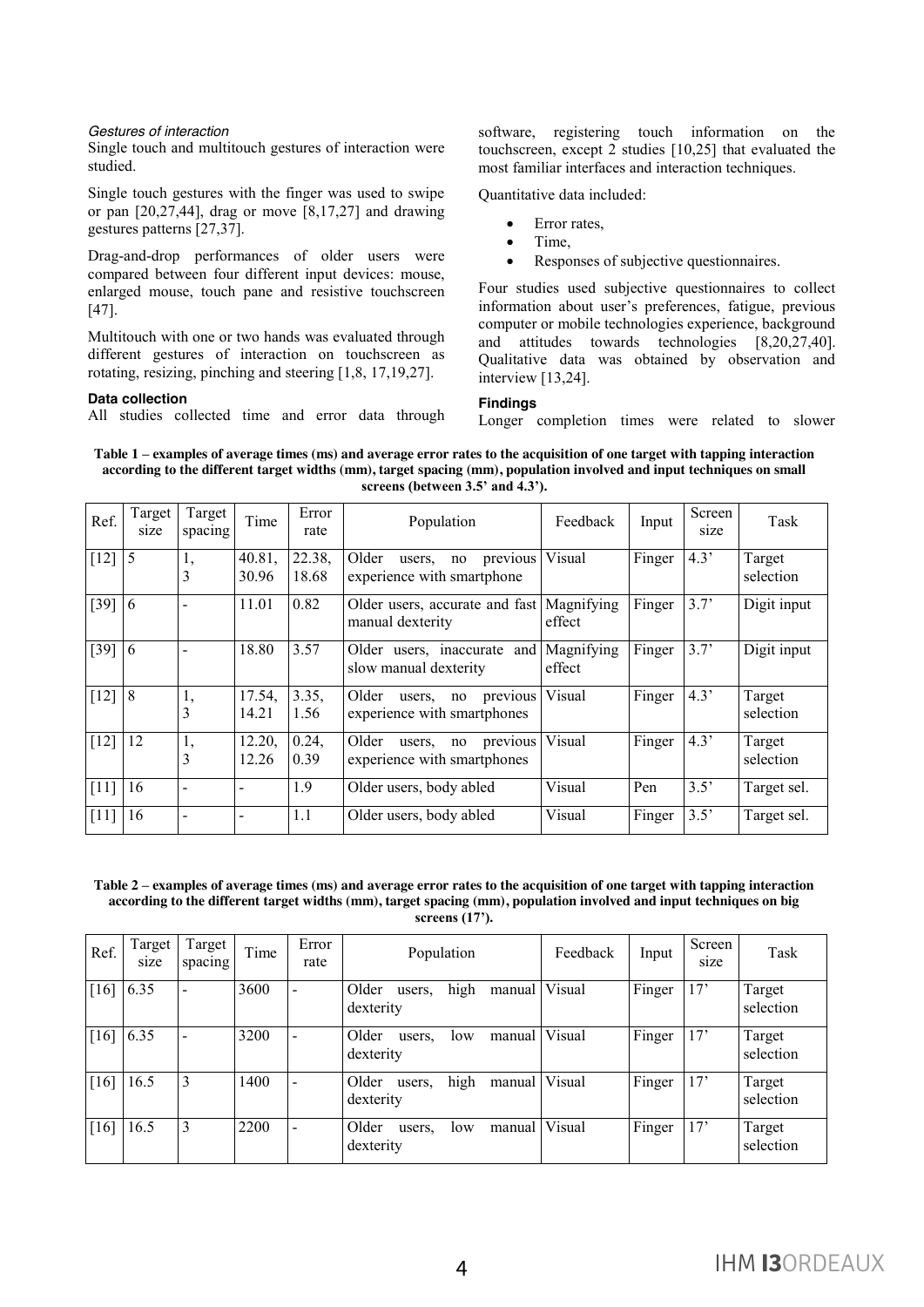movements but also to number of errors or number of sub movements.

Table 1 and 2 exemplifies user's performance according to the targets sizes in different experiments according to the screen size (small screens between 3.5' and 4.3', big screens are 17'). Average time and error rates are related to the task (target selection or digit input), to the population involved (according to previous evaluation of manual dexterity) and the apparatus (screen size, input technique, provided feedback).

Error rates and kinds of errors provide important information to improve interaction techniques and provide usability recommendation. One author classifies target selection most frequent errors with pen interaction into three categories [21]:

- Slipping, mostly older users,
- $\bullet$  Drifting, all users,
- Missing just below, all users.

One study analyses stroke patterns during target acquisition tasks and two different input techniques: tap with a pen and touch with one finger on a 3.5 inches touch screen mobile device [11]. Graphical representation of interaction gestures allows the identification of different patterns of interaction, it has also been used during text-entry tasks [24] and gesture patterns drawings [37].

For text-entry tasks, soft keyboards have been compared to standard keyboards. One study shows user's preference to soft keyboard on a 15 inches touch screen because it can be adapted to the user's need (Japanese characters) [40]. During a pen-based interaction on small resistive screens (8 inches), older users committed more errors and take longer times, so they preferred small mobile keyboards [48]. Software based assistance have been showing good results increasing the performance of older adults typing on handheld devices.

Digit entry was investigated on numeric key pad and touchscreen. Older adults performed faster on touchscreen but made more errors [1].

One author classified three common kinds of errors during text entry tasks of older adults with tremor, using a small handheld device (3.7 inches) and interacting with one finger [24]: omission, substitution and insertion. A previous study with older users tapping a text with a pen on an 8 inches screen handheld device found the same kinds of errors and analyzed the causes [48]. Table 3 synthetizes these findings and summarizes some of the authors' recommendations.

Three studies evaluated the graphical interface for mobile applications destined to older users: font size, colors, icons and images of an interactive agenda [13], familiar interactions for an email system [10] and familiar interfaces for digit input [25].

| Table 3 – Kinds of errors during text entry tasks, error |
|----------------------------------------------------------|
| evaluation and author's recommendations.                 |

| Type of<br>error | Error<br>evaluation           | Authors' recommendations                            |  |  |  |  |
|------------------|-------------------------------|-----------------------------------------------------|--|--|--|--|
| Omission         | Spelling                      | Spaces and language-based<br>correctors and prompts |  |  |  |  |
| Substitution     | Wrong<br>letters.<br>spelling | Adapting key-centroids,<br>bigger key sizes         |  |  |  |  |
| Insertion        | Wrong<br>pressure             | Filtering, adapting inter-key<br>threshold          |  |  |  |  |

Users preferred explicit interfaces, i.e. tapping into digit soft buttons (as a calculator) than using cursor soft buttons (plus or less, high or low) or sliding to select numbers [25].

Concerning the studies that compared mouse and touchscreen, when investigating drag and drop performance on a resistive touch screen, older users felt frustrated because they had a problem to sustain pressure [47]. Familiarity with the mouse resulted in higher performances for experienced computer users. In a more recent study, using capacitive technologies, touchscreen has been recommended instead mouse because it reduces performance gap between younger and older adults when using different manipulation tasks as pointing or clicking, dragging, crossing and steering [8].

Generally, authors agreed that providing some kinds of feedback is an important factor to increase older users' performance during touchscreen interaction [1,24,40].

#### **Recommendations**

Two kinds of main objectives have been identified in the reviewed studies: provide information about the psychomotor interaction of older adults in relation to the most adapted visual interface or to the most accurate gestures of interaction.

- Visual interface: 11 of them analyze visual presentation on touchscreen. 7 of them describe the results of pointing tasks (tapping) of older users in order to identify best target sizes, positions and spacing [1,4,12,16,24,39,40,41]. The others three evaluated graphical interface for their own mobile applications [10,13,25].
- Gestures of interaction: The others 13 evaluate users' performance during the execution of different gestures of interaction on touchscreen, with pen or fingers [11,21,48], single or multitouch [8,17,19], in order to provide information to improve interaction techniques for multiple tasks, including target selection [33,47], drawing gestures patterns [37] and textinput [20,44]. They also evaluate the usability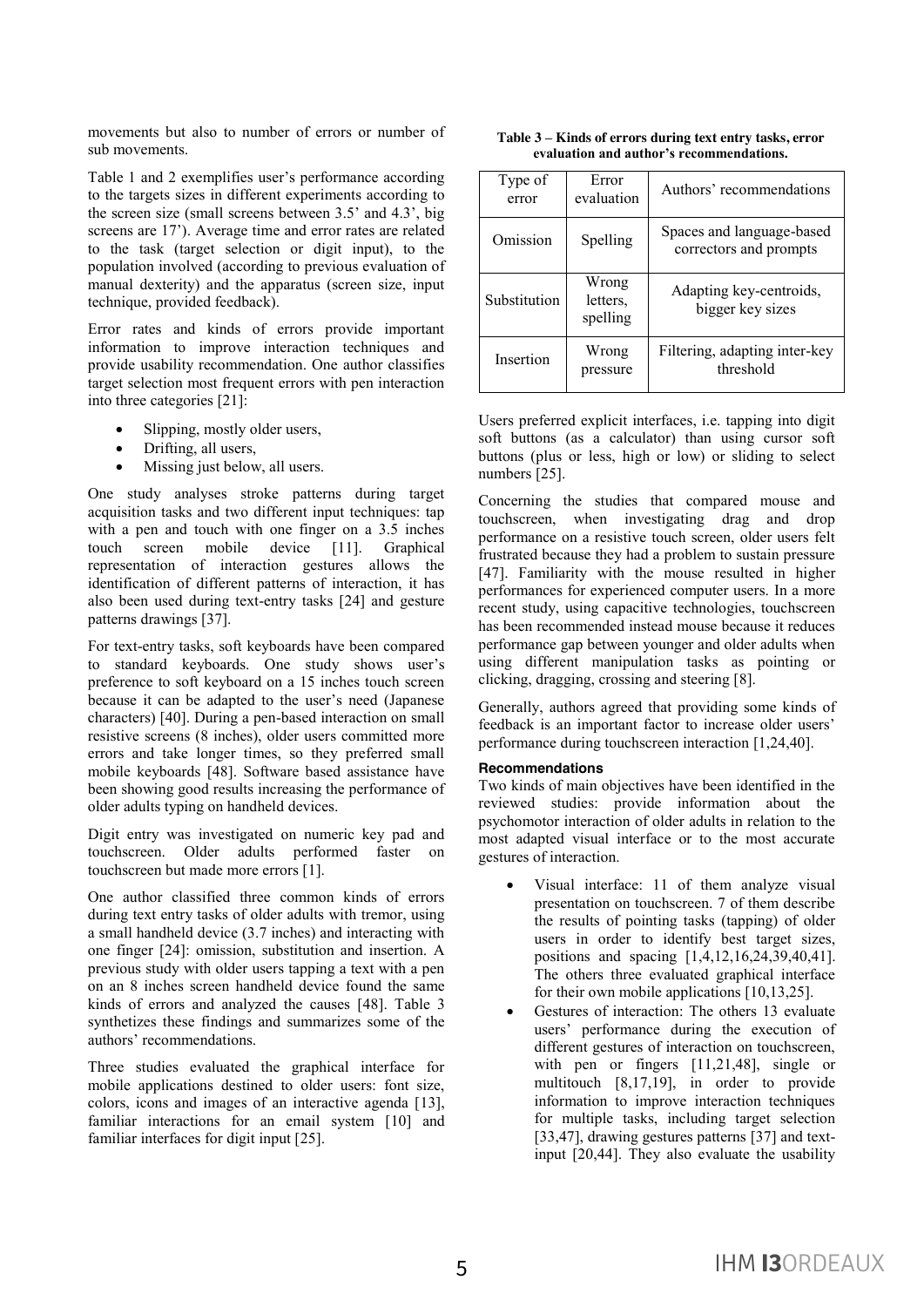| Ref.   | Targets<br>width<br>evalua-<br>ted | Space<br>between<br>target | Am-<br>pli-<br>tude       | Angle                                                                        | Population                                                     | Screen<br>size | Task                | Feed<br>back                                                  | Recommenda-<br>tions                                                                     |
|--------|------------------------------------|----------------------------|---------------------------|------------------------------------------------------------------------------|----------------------------------------------------------------|----------------|---------------------|---------------------------------------------------------------|------------------------------------------------------------------------------------------|
| $[12]$ | 5mm,<br>8 <sub>mm</sub><br>12mm    | 1 and $3$<br>mm            | $\blacksquare$            | $45^{\circ}$<br>between<br>targets,<br>$(0^{\circ}$<br>to<br>$360^\circ$ )   | Older users<br>without<br>previous<br>smartphone<br>experience | 4.3'           | Target<br>selection | Visual,<br>audio.<br>tactile<br>$\alpha$<br>audio-<br>tactile | 13 mm width,<br>3 mm spacing<br>and audio or<br>audio-tactile<br>feedback                |
| [16]   | 6<br>mm<br>26<br>to<br>mm          | 3.17<br>to<br>6.35 mm      | $\blacksquare$            | $\overline{a}$                                                               | Older users,<br>fine manual<br>dexterity                       | 17'            | Target<br>selection | Visual                                                        | 16.5mm width,<br>$3.17$ to<br>6.35<br>mm spacing                                         |
| [16]   | 6 to 26<br>mm                      | 6.35<br>to<br>12.7 mm      | $\overline{a}$            | $\overline{a}$                                                               | Older users,<br>poor manual<br>dexterity                       | 17'            | Target<br>Selection | Visual                                                        | 19.5mm width,<br>6.35 to 12.7<br>mm spacing                                              |
| $[39]$ | $6 \text{ mm}$                     | $\overline{a}$             |                           | $\overline{\phantom{0}}$                                                     | Older, high<br>accuracy,<br>slow<br>movements                  | 3.7'           | Digit<br>input      | Visual                                                        | Visual<br>feedback:<br>magnify,<br>moving                                                |
| [41]   | 23mm                               | $\overline{a}$             | 20mm,<br>40 <sub>mm</sub> | $10^{\circ}$<br>between<br>targets,<br>$(0^{\circ}$<br>to<br>$180^{\circ}$ ) | Older<br>and<br>younger,<br>right handed                       | 42'            | Target<br>selection | Visual                                                        | $20^{\circ}$ to $40^{\circ}$ for<br>quick<br>movements.<br>$90^\circ$<br>for<br>accuracy |

**Table 4 - Visual interfaces: targets sizes recommendation for older adults for tapping with one finger and situation of the experiments.**

of the interfaces and applications designed for older users [1,27].

#### *Visual interface*

Older adults' performances are affected by target sizes, spaces between targets, targets location on the screen, provided feedback and presentation aspects as font size.

Touchscreen technologies have different screen resolutions, screen sizes, weight and size of handheld devices, orientation and position that can also affect user's performance.

Table 4 places target's size recommendation in their corresponding situation, according to the experiments. It summarizes the different targets size that have been evaluated, the population involved, the screen size, the kind of input technique (pen or finger), the gesture of interaction and the provided feedback.

According to Jin et al. (2007), targets with 16.5 mm width and spacing between targets of 3.17 to 6.35 mm are appropriate for older users with good manual dexterity. For users with poor manual dexterity, they recommended a larger target size, 19.5 mm, with 6.35 mm to 12.7 mm spacing between targets [16].

Chung et al. (2010) created an interface for digit-input tasks on touchscreen where buttons were presented with 20 mm width and 3 mm spacing [1].

Kobayashi et al. (2011) suggested at least 8 mm size buttons for small screens but target located close to each other should be larger [17]. Calibration should reduce the gap between intended and actual touch locations, considering different situations when users rotate or tilt the device. They also find that older users prefer pinch and drag than just tap. Nischelwitzer et al. (2007) related that users preferred tap explicit buttons than using a slider or cursor buttons to select values [25].

Tsai and Lee's experiment (2009) about visual feedback related better performances when a visual magnification effect is added to the shape of an icon after the icon is touched [39]. Two other effects could also help some groups of users: color changes and icon small displacement. Tactile feedback is inappropriate for older users according to Hwangbo et al. (2012); it can be distracting and affects a stable hand grip on handheld devices. Audio feedback provided better results as well as audio tactile feedback in terms of satisfaction and usability [12].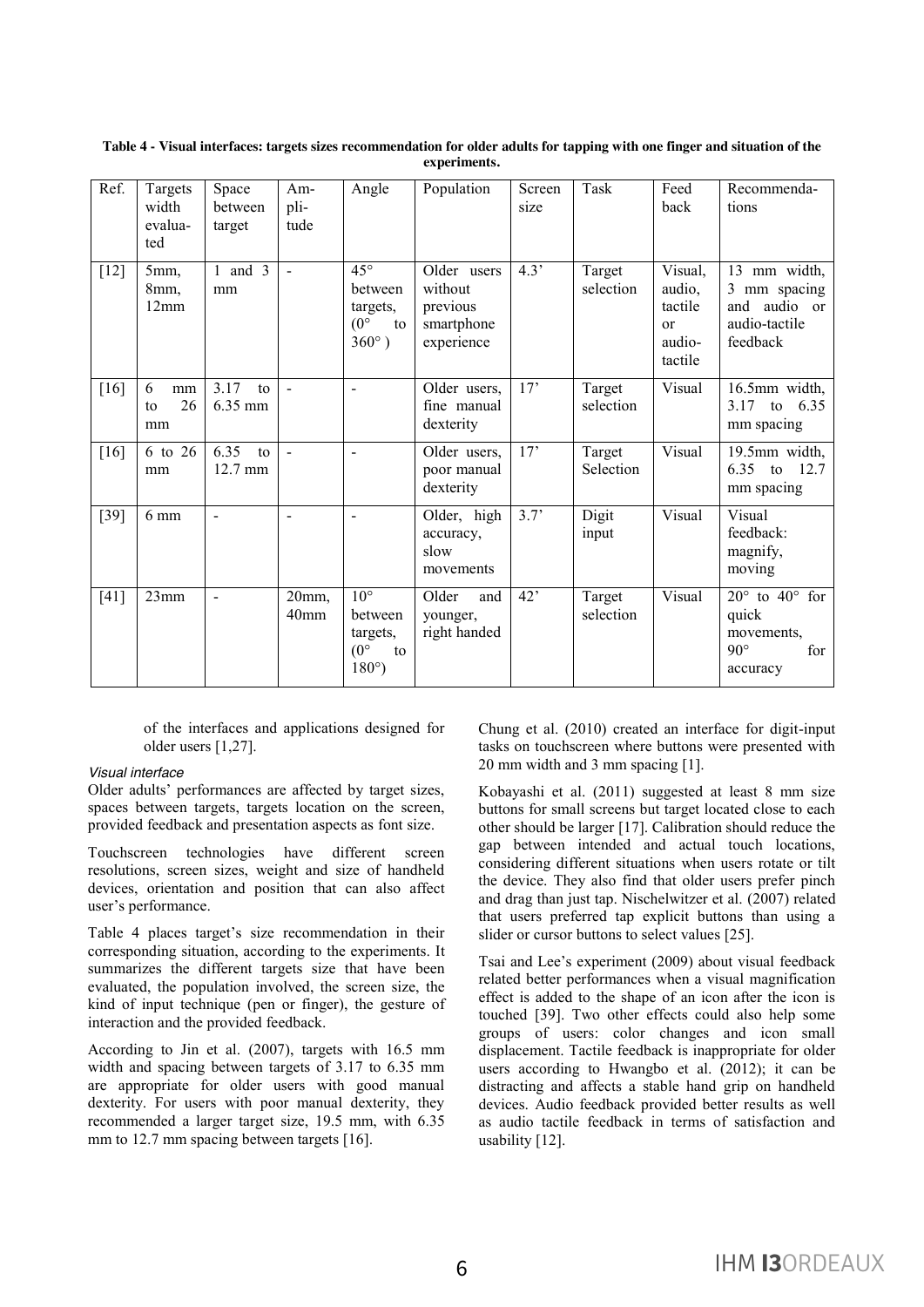Recommendations for increase users' performance during text-entry tasks on soft keyboards are based on personalization [24]. Calibration systems could identify hit point location and inter-key interval. Text-entry can be afforded by word prediction, swabbing and automatic correction [24, 44].

Besides, error rates are related to the number of simultaneous options presented on the screen, especially for users with tremor, according to Mertens et al. (2010) [20]. Iglesias et al. (2009) also recommended reducing the number of interactions [13].

#### *Gestures of interaction*

Some guidelines have been provided to the development of more ergonomic interfaces and to reduce the gap between younger and older adults performance.

Findlater et al. (2013) showed that touchscreen reduces the gap between younger and older adults using a capacitive touchscreen device with a 10 inches screen size [8].

Age-related changes in accuracy are not systematic. Wood et al. (2005) study detected low performances in dragging interactions, especially on resistive dragging interactions, especially on resistive touchscreens [47]. Kobayashi et al. (2011) recommended dragging and pinching instead of tapping for older users interacting with small capacitive touchscreen devices [17]. Stößel et al. (2009) results showed that older adults can produce finger gestures patterns on touchscreen, even on small devices, where more complex gesture patterns will take longer to be completed [37].

Table 5 summarizes author's recommendations about gestures of interaction of older people and describes the situation of the experiments. The analyses of this table show that gestures of interaction seem to be easier when the visual interface is correctly adapted, so authors also

**Table 5 - Gestures of interaction: author's recommendations for touch screen interaction of older adults and the situation of the experiments.**

| Ref.   | Recommended<br>gestures           | Population                                                              | Evaluated<br>tasks                              | Recommendations                                                             | Target<br>sizes            | Screen<br>size                  | Input<br>technique                   | Feedback |
|--------|-----------------------------------|-------------------------------------------------------------------------|-------------------------------------------------|-----------------------------------------------------------------------------|----------------------------|---------------------------------|--------------------------------------|----------|
| $[19]$ | with<br>Tapping<br>one hand       | Older users<br>without<br>previous<br>experience<br>with<br>touchscreen | Target<br>selection                             | One<br>hand<br>interaction is faster<br>than<br>two<br>hands<br>interaction | $20 \text{ mm}$            | 12.1'                           | One<br><sub>or</sub><br>two<br>hands | Visual   |
| $[11]$ | Tapping<br>with<br>pen            | Older users<br>with<br>high<br>manual<br>dexterity                      | Target<br>selection                             | Using<br>larger<br>different<br>targets,<br>stroke patterns                 | 16, 24,<br>32mm            | 3.5'                            | Pen                                  | Visual   |
| $[21]$ | Tapping<br>with<br>pen            | Older users<br>with<br>high<br>manual<br>dexterity                      | Text<br>entry                                   | Support<br>for<br>slipping,<br>drifting<br>and missing just<br>below        | 3.3,<br>6.7,<br>13.4<br>mm | 12'                             | Pen                                  | Visual   |
| $[44]$ | Tapping with<br>one finger        | Older users<br>with tremor                                              | Target<br>selection                             | Tapping big targets,<br>$<$ 54 mm                                           | $<$ 54mm                   | $\overline{10}$                 | Finger                               | Visual   |
| $[44]$ | Swipe<br>("swabbing")             | Older users<br>with tremor                                              | Target<br>selection                             | Swabbing<br>small<br>targets, $> 41$ mm                                     | $>41$ mm                   | 10'                             | Finger                               | Visual   |
| $[20]$ | Swipe<br>("trabing")              | Older users<br>with tremor                                              | Digit<br>input                                  | Equidistant<br>cases<br>near the boundaries                                 | Ten<br>cases               | 10 <sup>2</sup>                 | Finger                               | Visual   |
| $[37]$ | Repeating<br>gestures<br>patterns | Older users<br>with<br>high<br>manual<br>dexterity                      | Drawing                                         | Avoid<br>complex<br>gestures patterns                                       | $\blacksquare$             | 10'                             | Finger                               | Visual   |
| [8]    | Using<br>multi<br>touch gestures  | Older users<br>with<br>high<br>manual<br>dexterity                      | Dragging,<br>pointing,<br>steering,<br>crossing | Dragging was<br>the<br>slowest<br>the<br>on<br>touchscreen                  | 9.2<br>to<br>24.5<br>mm    | 12'                             | Finger                               | Visual   |
| $[17]$ | Using<br>multi<br>touch gestures  | Older users<br>with<br>high<br>manual<br>dexterity                      | Dragging,<br>pointing,<br>steering              | Prefer dragging and<br>pinching rather than<br>taps                         | $8 \text{ mm}$             | $\overline{3.5}$<br>and<br>9.7' | Finger                               | Visual   |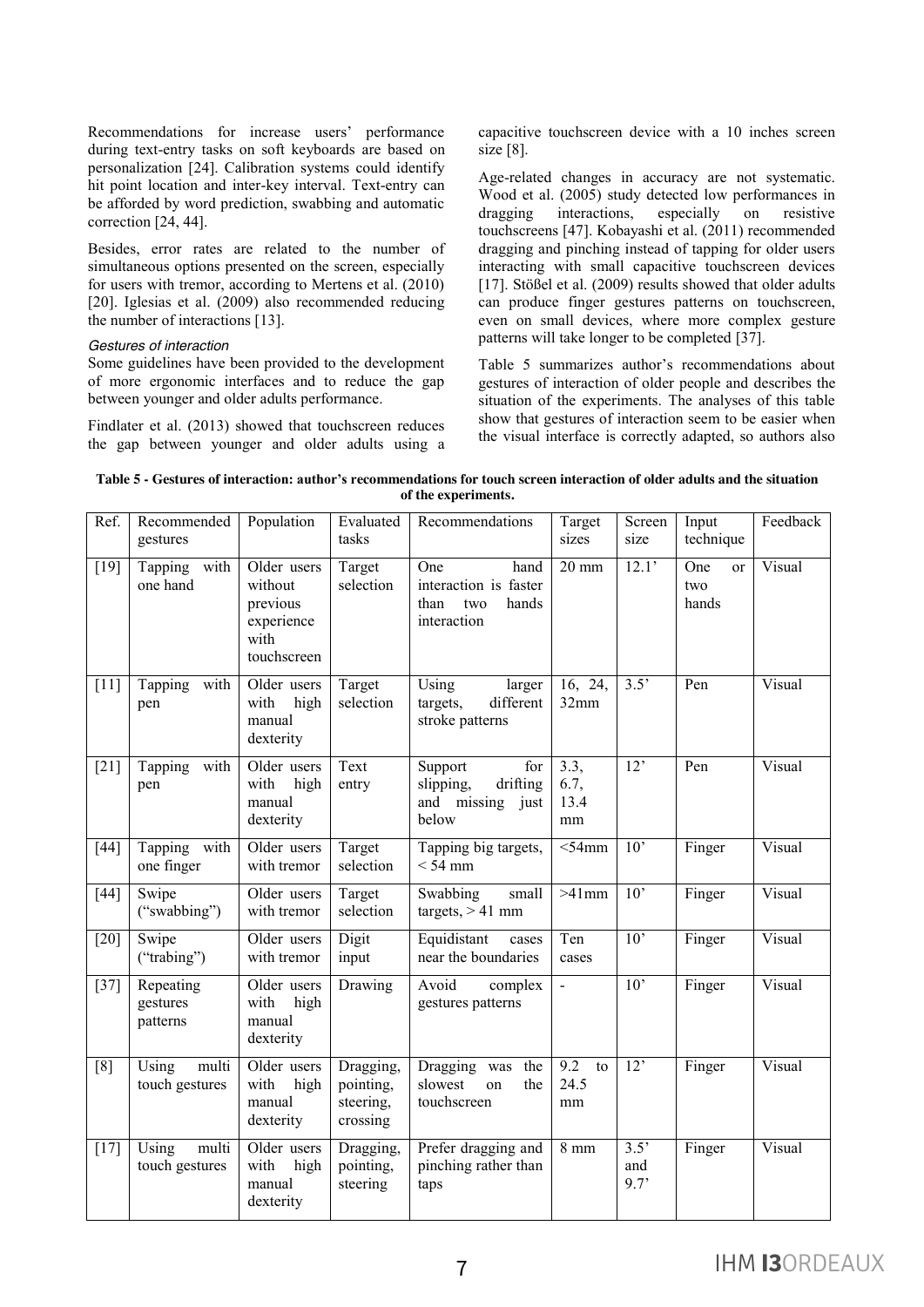provide recommendations to graphical elements [9,17,38]. Wacharamanotham et al. (2011) recommended tapping for older users with tremor when targets are at least 54 mm wide and swabbing can be an alternative for targets smaller than 41 mm [44]. Concerning large touchscreen (a 42 inches was used for this experiment), Vetter et al. (2011) recommended 20° to 40° of motion angle to facilitate target selection on 20 mm interfaces and 90° was the motion angle with the lowest error rates on 40 mm interfaces [41].

## **IMPACT DISCUSSION**

Different interaction techniques for older adults using touchscreen devices have been evaluated: pen or fingers, single touch or multitouch, provided feedback. The analyses of the gestures and interaction movements have provided information to elaborate some usability and accessibility recommendations, especially on targets size and position.

Some important aspects of human-computer interaction and the new situations of use have not been studied yet with older adults population. Touchscreen technologies are commonly used on handheld devices. Screen size and orientation affect the way users interact with touchscreens [26], it should affects older user's performance according to their special needs. Some authors don't specify or don't provide enough information about the touchscreen technology employed in their studies neither about the screen orientation [12,40]. The body position has not been studied, as how standing up or seating, resting the arms and the device on a desk, affects the way users interact [3]. Differences between passive or active tasks (reading or watching a movie versus text-entry and web research, for example) have never been studied yet [27,29]. Besides, only 4 studies analyses multitouch interaction for older adults [1,8,17,27].

Despite the different techniques, author's findings and recommendations are still valuable, but they are related to some features and specific conditions of the experiments, such as the screen size or the characteristics of the population.

Registering fine details of the interactions during the task allows more precise evaluation afterward. Gestures and body movements can be registered with video cameras [45]. Studies about touchscreen interaction of motor impaired users have detected compensatory movements of trunk and upper limbs [5,35] through the use of3d sensors, capable of registering body movements in the space. Gauge and force plates can also be used to register interaction gestures [14,28].

Some related research evaluated hand grip strength when holding large devices (PDAs). Dominant hands generally exert stronger strength during holding but no significant difference was found of the force of dominant and nondominant hand during interaction [29]. Also, the difference between the gripping strength of both hands reduces with time spent gripping due to fatigue.

On the reviewed studies, fatigue has been notified only by subjective questionnaires. Fatigue was generally related to repetitive tasks, small targets and screen on vertical position [40, 26]. Fatigue during mouse tasks has been evaluated through muscle activities (EMG) [18, 31]. There is also some relation between fatigue and force during key tapping [15,28,30].

Older users have different characteristics due to ageing and their use of technologies. Special needs and disabilities of older people are not specific represented in these studies but authors considered the incidence of sensory impairment, motor impairment and cognitive impairment in older adults. Arthritis and overuse disorders have been mentioned but not studied [2,21,24,27,33]. It would possibly have some impact on the interaction areas of a touchscreen interface. Older users with limited hand and forearm movements would provide different interaction patterns, especially with multitouch [22]. Besides, better adapted interaction devices and interfaces are important to prevent overuse injuries and musculoskeletal disorders [32].

The employed technologies and the characteristics of the population involved are strongly related to the performances. Touchscreens display allows adaptation of visual contents according to the user's needs and it can improve older adults' performance. Authors agree that touchscreen devices and applications developed for helping older adults should use gestures of interaction that are easy to learn, to perform and to remember [27]. In summary, older adults prefer more accurate input gestures, even if it takes longer times [37,44]. Following novices older users during their first steps to the use of new technologies is a priority, as well as adapting devices and interfaces to their special needs [41].

#### **CONCLUSION**

The review of the literature shows that several parameters may be considered in the design of interaction techniques or interactive systems for elderly people:

- Age-related changes in psychomotor, cognitive and perceptual skills;
- Previous experience with technologies and internet (computer's use, mobile phones, automated teller machines, handheld touchscreen tablets);
- x Variability of devices and input techniques (screen sizes and orientation, screen resolution, pen of fingers input, single or multitouch interaction techniques);
- The kinds of tasks used to interact with a system or an application (target selections, text or digit input, complex patterns of gestures);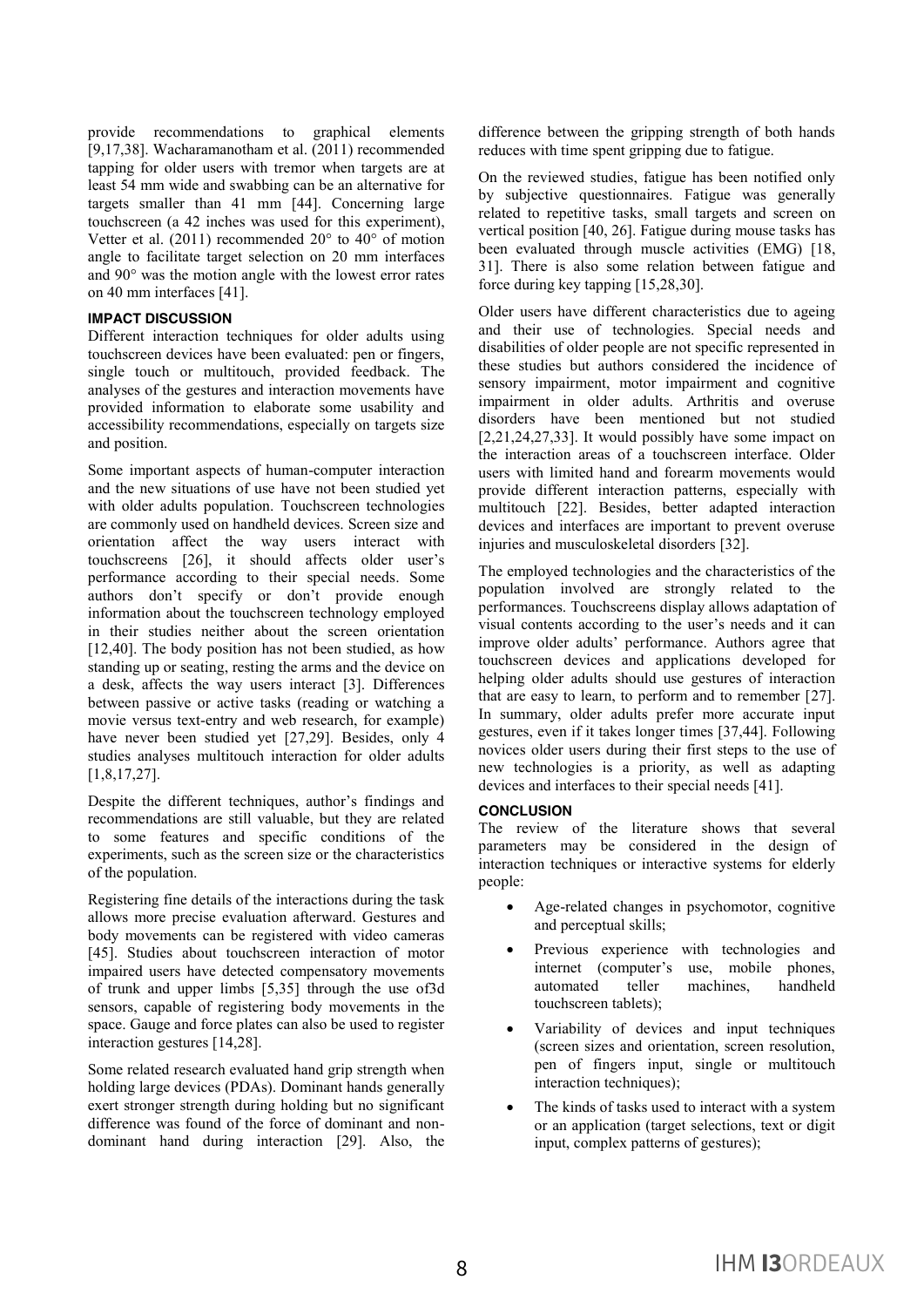The different situations of use for handheld devices, public places or at home.

Even if more specific surveys need to be performed, there is sufficient evidence to state that touchscreen interaction movements can be used to provide recommendations for:

- designing and developing more ergonomic interfaces and interactive systems;
- the conception of experiments to study accessibility and usability of touchscreen devices and interaction for older people.

#### **ACKNOWLEDGEMENT**

PhD Scholarship Ciências sem fronteiras, CNPQ/Brazil.

#### **REFERENCES**

- 1.Apted T., Kay J., Quigley A., Tabletop sharing of digital photographs for the elderly. *Proc. CHI'06,* ACM (2006), 781-790.
- 2.Caprani N., O'Connor N.E., Gurrin C., Touch Screens for the Older User*,* CLARITY Centre for Sensor Web Technologies, in *Assistive Technologies* (2012), 95- 118.
- 3.Chourasia A.O., Wiegmann D.A., Chen K.B., Irwin C.B., Sesto M.E., Effect of sitting or standing on touch screen performance and touch characteristics. *Human Factors,* Vol. 55, No. 4, August (2013), 789-802.
- 4.Chung M.K., Kim D., Na S., Lee D., Usability evaluation of numeric entry tasks on keypad type and age. *International Journal of Ergonomics*, 40 (2010), 97-105.
- 5.Cofré J.P., Moraga G., Rusu C., Mercado I., Inostroza R., Jiménez C., Developing a Touchscreen-based Domotic Tool for Users With Motor Disabilities, *ITNG'12* (2012), 696-701.
- 6.Czaja S.J., Lee C.C. Designing computer systems for older adults, In *The human-computer interaction handbook*, L. Erlbaum Associates Inc., Hillsdale, NU, USA (2003), 413-427.
- 7.Fezzani K., Albinet C., Thon B., Marquie J.-C. The effect of motor difficulty on the acquisition of a computer task: a comparison between young and older adults, *Behavior and Information Technology*, vol. 29, no. 2, March-April (2010), 115-124.
- 8.Findlater L, Froehlich J.E., Fattal K, Wobbrock J.O. Dastyar T., Age-Related Differences in Performance with Touchscreens Compared to Traditional Mouse Input, *Proc. CHI'13*, ACM (2013), 343-346.
- 9.Hanson V., Age and Web Access: the Next Generation*, W4A2009 - Technical*, (2009), 7-15.
- 10.Hollinworth N., Hwang F., Investigating familiar interactions to help older adults learn computer applications more easily. *BCS-HCI '11 Proceedings of the 25th BCS* (2011), 473-478.
- 11.Hourcade J.P.n Berkel, T.R. Tap or Touch?: penbased selection accuracy for the young and old, *CHI EA'06* (2006), 881-886.
- 12.Hwangbo H., Yoon S.H., Jin B.S., Han Y.S., Ji Y.G., A Study of pointing performance of elderly users on smartphones. *Int. J. of Human-Computer Int.*, Vol. 29, Iss. 9 (2013).
- 13.Iglesias R., Segura N.G., Iturburu M., The Elderly Interacting with a Digital Agenda through an RFID Pen and a Touch Screen, *MSIADU'09*, (2009), 63-70.
- 14.Ijsselsteijn W., Nap H. H., Kort Y., Poels K., Digital Game Design for Elderly Users. *Future Play'07*, ACM (2007), 17-22.
- 15.Irwin C.B., Yen T.Y., Meyer R.H., Vanderheiden G.C., Kelso D.P., Sesto M.E. Use or force plate instrumentation to assess kinetic variables during touch screen use. *Univ. Access. Inf. Soc*, n. 10 (2011), 453- 460.
- 16.Jin, Z.X., Plocher, T., &. Kiff, L. Touch Screen User Interfaces for Older Adults: Button Size And Spacing, *UAHCI '07: Coping with Diversity* (2007), 933-941.
- 17.Kobayashi M., Hiyama A., Miura T., Asakawa C., Hirose M., Ifukube T. Elderly User Evaluation of Mobile Touchscreen Interactions, In P. Campos et al (Eds.), *INTERACT 2011*, Part 1, LNCS 6946, IFIP (2011), 83-99.
- 18.Laursen B., Jense B.R., Ratkevicius A. Performance and muscle activity during computer mouse tasks in young and elderly adults, *European Journal Applied Physiology* 84 (2001), 329-336.
- 19.Lepicard G., Vigouroux N. Comparison between Single-touch and Multi-touch Interaction for Older People, K. Miesenberger et al. (Eds.): *ICCHP 2012*, Part I, LNCS 7392 (2012), 658-665.
- 20.Mertens A., Jochems N., Schlick C.M., Dünnebacke D., Dornberg J.H., Design Pattern Trabing: touchscreen-based input technique or people affected by intention tremor, *EICS'10* (2010), 267-272.
- 21.Moffatt K., McGrenere J. Slipping and Drifting: Using Older Users to uncover pen-based target acquisition difficulties, *ACM ASSETS'07* (2007), 11- 18.
- 22.Moscovich T., Hugues J.F., Indirect Mappings of Multi-touch Input Using One and Two Hands*, CHI'0,*  ACM (2008), 1275-1284.
- 23.Murata A., Iwase H. Usability of touch-panel interfaces for older adults, *Human Factors*, Vol. 47, No. 4, Winter (2005), 767-776.
- 24.Nicolau H., Jorge J., Elderly Text-Entry Performance on Touchscreens, *ACM ASSETS'12* (2012), 127-134.
- 25.Nischelwitzer A., Pintoffl K., Loss C., Holzinger A. Design and Development of a Mobile Medical Application for the Management of Chronic Diseases: Methods of Improved Data Input for Older People. In A. Holzinger (Ed.): *USAB 2007*, LNCS 4799, (2007) 119–132.
- 26.Pedersen E. W., Hornbæk K. An Experimental Comparison of Touch Interaction on Vertical and Horizontal Surfaces, *NordiCHI*'12, ACM (2012) 370- 379.
- 27.Piper A.M., Campbell R., Hollan J.D. Exploring the accessibility and appeal of surface computing for older